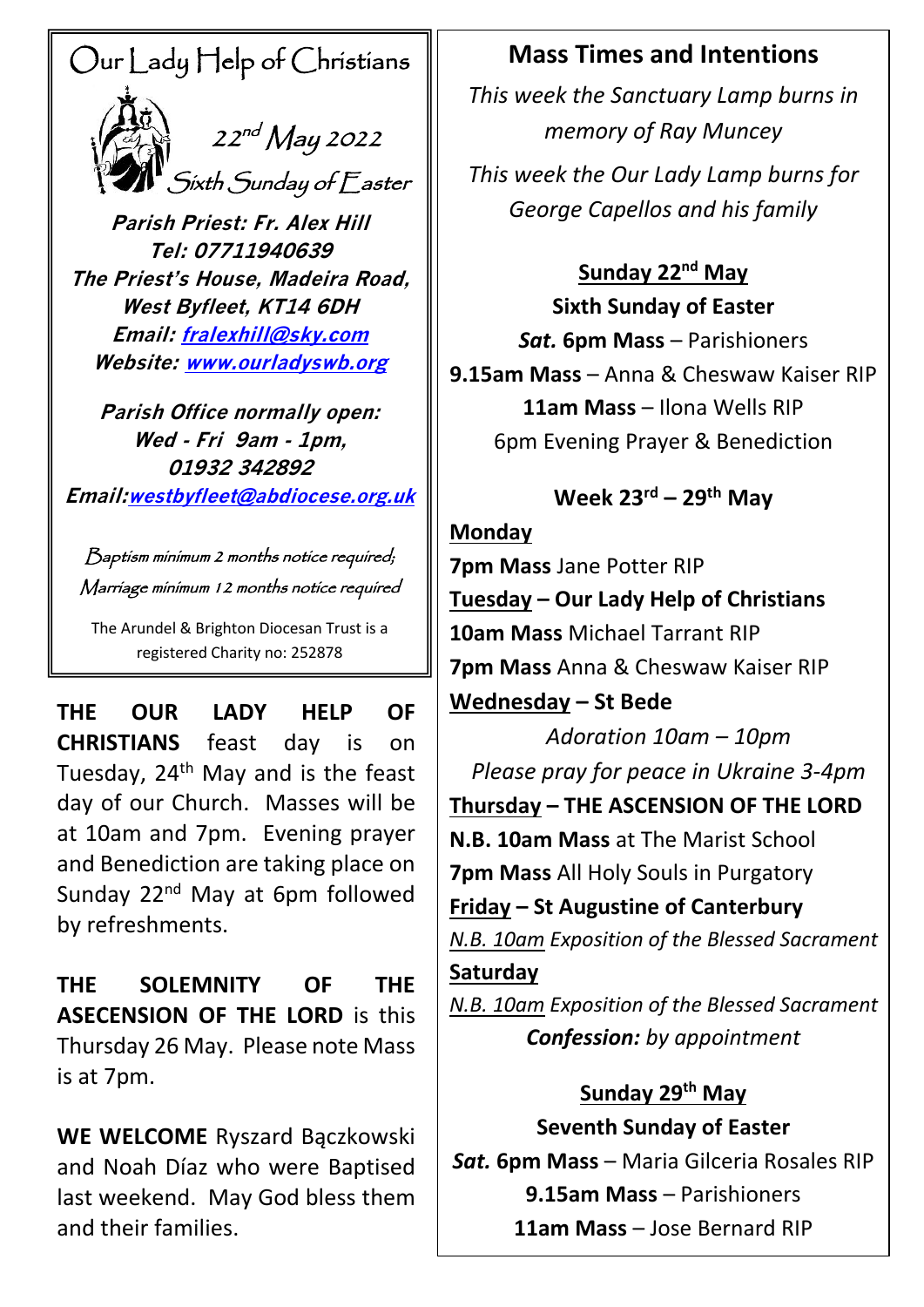### **PLEASE PRAY FOR THE UNWELL:**

Peter Kearey, Vivian Phillips, Carmela Tomkins, Christine Garland, Brian Tyne, Benedict Bennett, John Drew, Brian Kirby, Kerrie Mitchell, Suzanne Kassir, Joanne Bosanquet, Bernard Philpot, Tim Buckell, Thomas Larkin, Valli Alimon, Margaret Smith, Christopher Brown, Margaret Merriweather, Kevin Luddington, Victor McGrath, Ann Struthers, Robert Hernandez, Edith Keirnan, William Simmons, Marie McMahon, Patricia Bygrave, Amy Macanlalay, Thomas Hazell, Margie Oliver, Mark Fitzpatric and Cathy Fahy.

Please let the Parish Office know if anyone would like to be added to / taken off the list.

**TONY WOELLWARTH R.I.P**. Tony was a long-standing member of the parish for over 30 years. His funeral is at St Edward the Confessor Catholic Church, Sutton Park, Guildford on Wednesday 25<sup>th</sup> May at 12.30pm.

**ALTAR SERVING.** If you would like to join the team of boys and girls who serve at Mass, please email: [christinejackman@yahoo.co.uk.](mailto:christinejackman@yahoo.co.uk)

Servers must have made their First Holy Communion and commit to serving regularly.

**SENIORS AFTERNOON TEA.** To start the Jubilee weekend celebrations we are having a Seniors Afternoon Tea on Thursday 2<sup>nd</sup> June at 2.30pm in the Hall. If you would like to come along, please sign the sheet in the Narthex or call Pat Atkins 01932 340425 or Gill Luff on 01932 343684. It will be lovely to see you. For catering purposes please let us know that you are going to join us.

**MRS McDONNELL.** As many of you will know, Mrs McDonnell is retiring at the end of this academic year. To celebrate her many years at The Marist, Mass will be celebrated in the parish at 6pm on Friday 15th July. We'd like Marist families past and present to join us for Mass and then for a celebration in the hall afterwards - families with primary school-aged children may like to bring a picnic! If you are able to attend, please could you let Mrs Licence know at [head@marist.surrey.sch.uk.](mailto:head@marist.surrey.sch.uk)

**PARISH WALK** - Thursday 26<sup>th</sup> May Boris is encouraging us all to take exercise and here's your chance to join fellow parishioners for a natter and a walk ending with a healthy lunch at a pub. Meet outside the Church at 10.30. If you have any queries, please contact Gill Luff on 01932 343684/07710722056 or email [gill.luff@btinternet.com.](mailto:gill.luff@btinternet.com)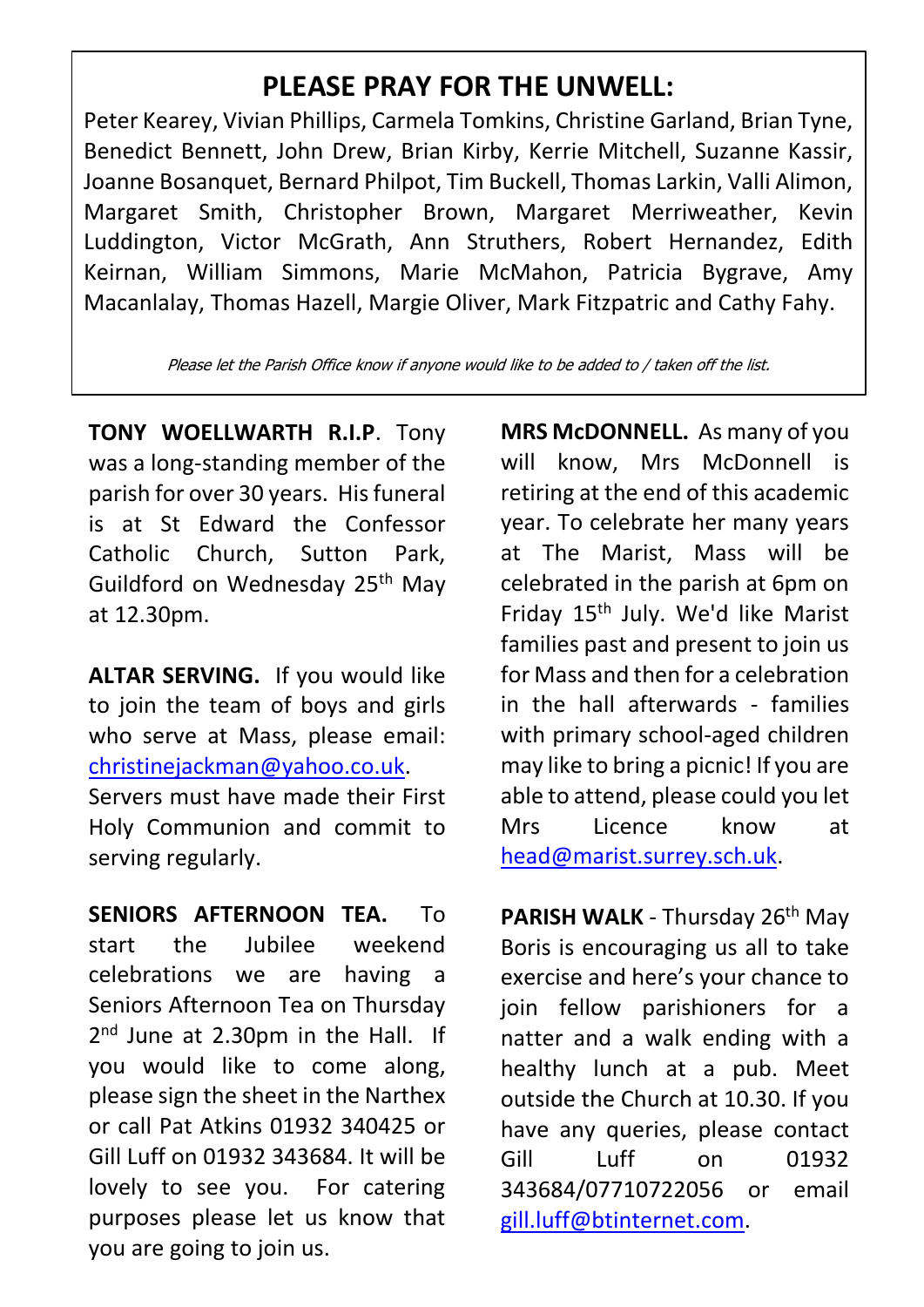**PLEASE REMEMBER** in your prayers all our students who are taking exams during the coming months.

#### **WIDOWED & SEPARATED GROUP:**

Our next lunch is on Sunday 22nd May at 12.30. Please phone Pat Wray 01932 347674 or Janet Catterick 01932 344848 for any queries.

**NEW PARISHIONERS LUNCH.** If you have moved into this parish over the past couple of years, you and your family will be invited to lunch in the Church Hall on Sunday 3rd July. Invitations will be sent to all who have registered with us. To register please complete a New Parishioners Form, if you have not already done so. The forms are in the narthex.

**RETIRING COLLECTION** for the Education of Future Priests raised £639.50. Many thanks.

**ATTENTION ALL KNITTED SOLDIERS.** Please muster in the church porch before Thursday May 26. Also, there will be a tea party at St Johns at 3pm on Friday May 27<sup>th</sup> for all the knitters. Please ring Janet 01932 344848 for any queries.



### **PRAYER TO OUR LADY HELP OF CHRISTIANS**

Most Holy Virgin Mary, Help of Christians, how sweet it is to come to your feet imploring your perpetual help. If earthly mothers cease not to remember their children, how can you, the most loving of all mothers forget me?

Grant then to me, I implore you,

your perpetual help in all my necessities, in every sorrow, and especially in all my temptations. I ask for your unceasing help for all who

are now suffering. Help the weak, cure the sick, convert sinners.

Grant through your intercessions many vocations to the religious life.

Obtain for us, O Mary, Help of Christians, that having invoked you on earth we may love and eternally thank you in heaven. Amen.

**For Parish Centre Enquiries or Hall Bookings -** contact Chris Geary [ourladyshallbookings@outlook.com](mailto:ourladyshallbookings@outlook.com)

**For St Thomas More Preschool Enquiries -** email Rhoda [rhoda@stthomasmorepreschool.co.uk](mailto:rhoda@stthomasmorepreschool.co.uk)

**Wednesday Adoration –** [olwbadoration@outlook.com](mailto:olwbadoration@outlook.com)